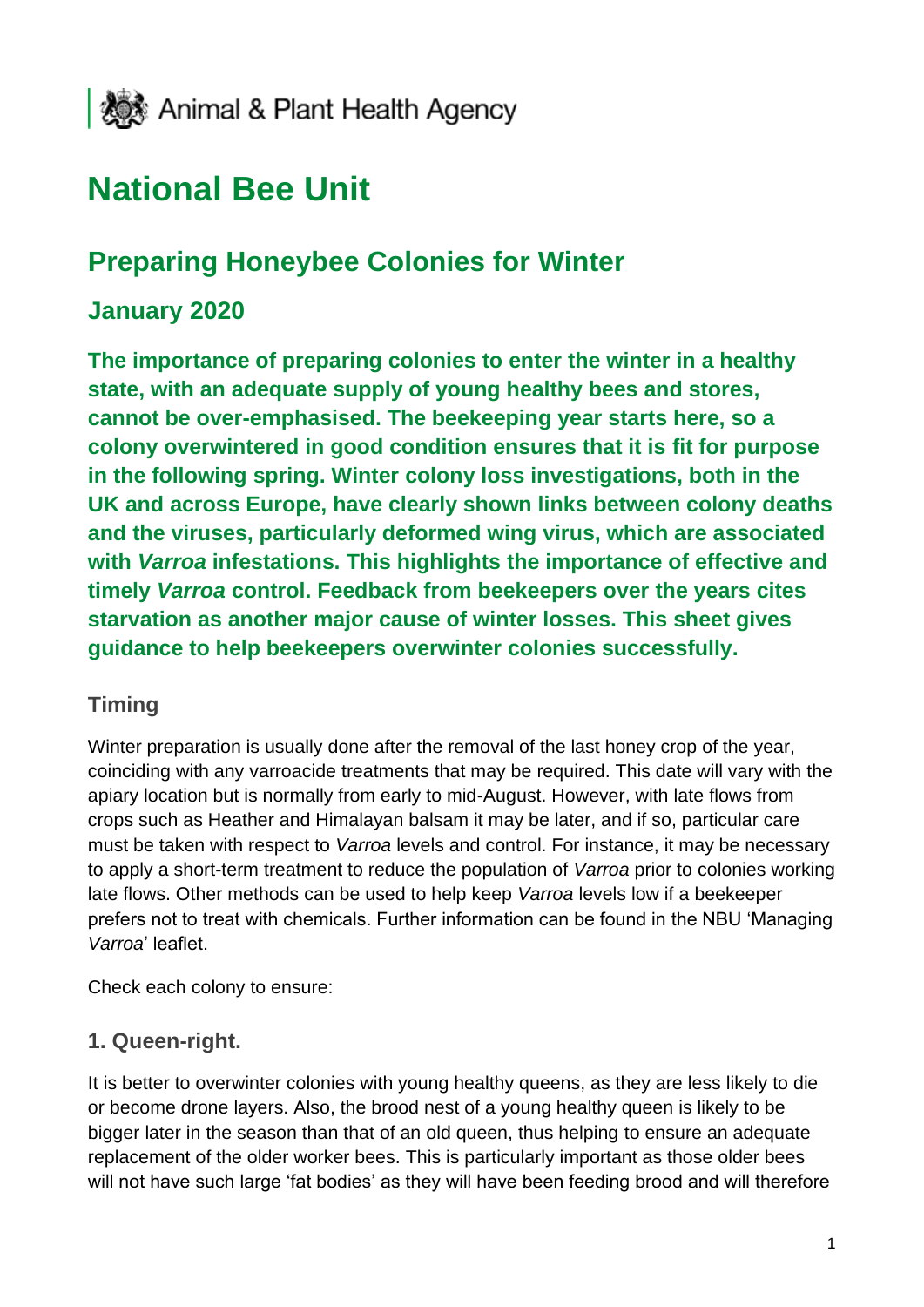not live for so long. They may also have shorter lives because of the pathogens associated with *Varroa* infestations and other bee problems. Colonies that go into winter with too few young bees are likely to dwindle rapidly in the spring. To remain productive, honeyproducing colonies should be headed by queens no more than two years old. Queens with desirable traits can be kept to a greater age for breeding purposes, and many beekeepers maintain these in nucleus colonies.

#### **2. Disease free**

Check each colony for signs of brood and adult bee diseases. Remedial action or culling should be undertaken as appropriate. If the disease found or suspected is statutorily notifiable, i.e. European or American foulbrood, you must inform your local Bee Inspector or the National Bee Unit Office. Beekeepers should know the signs of these diseases and inspect colonies for foulbrood and other bee diseases throughout the season, as a minimum specifically once in the spring and once in the autumn. If colonies are small, find out why. If they are pest and disease free, they can be united and re-queened, but be wary of uniting a poorly performing colony with a stronger one – there may be underlying disease in the weaker colony that is then passed on to a healthy one. If diseased, remedial action can be taken, but culling may be the best option. Further information about brood diseases can be found in the NBU leaflet **'**Foulbrood Disease of Honey Bees and other common brood disorders'.



**Fig 1. Overwintering colonies in the snow.**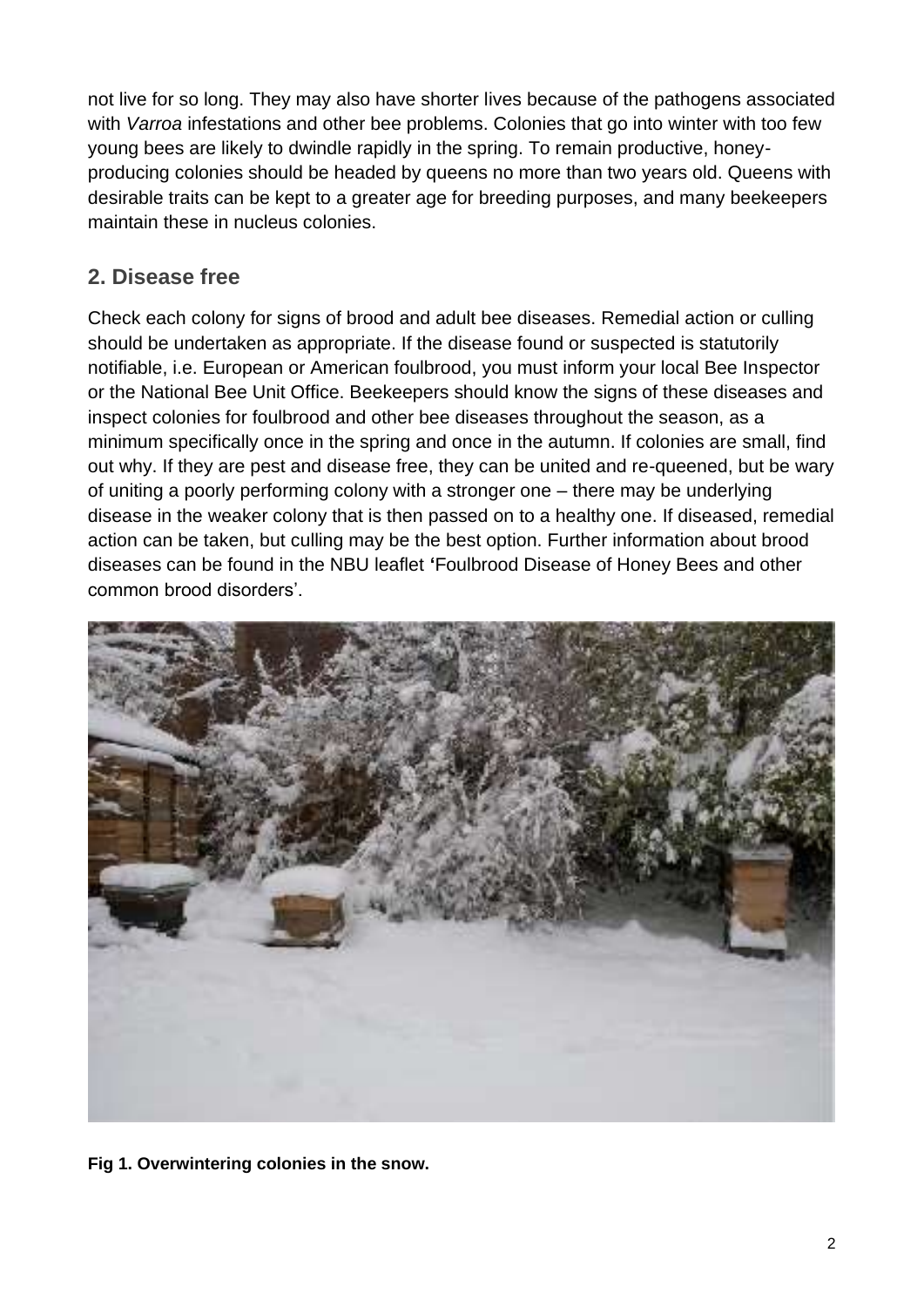### **3. Pest free**

Check each colony for the exotic pests Small Hive Beetle and *Tropilaelaps*. If you suspect they are present you must inform your local Bee Inspector or the NBU. Further information can be found in the NBU Leaflets 'The Small Hive Beetle' and '*Tropilaelaps*: parasitic mites of honeybees'.

#### **4.** *Varroa* **numbers are below the treatment or damage threshold of 1,000 mites.**

*Varroa* must be kept below the damage threshold. If beekeepers are not monitoring *Varroa* mite levels it is important that varroacides are used during mid-August rather than delaying treatments until September or October. This is because the bee brood population in a colony reduces significantly during July and August, whilst the *Varroa* population is doubling every 3 to 4 weeks. As winter bees are developing in late August and early September, it is important that the virus infections associated with *Varroa* are not triggered or transmitted to them. This population principal is illustrated in the graph below. If your bees forage on late crops you should monitor infestation levels and use bio-technical control methods in early summer, such as comb trapping. With proper *Varroa* management in early summer mite populations will be below the damage threshold during these late flows. It is useful to bear in mind that once *Varroa* numbers are high and viruses have been transmitted to much of the colony, the damage has already been done. Further details can be found in the NBU Leaflet 'Managing *Varroa*'.



**Fig 2.** *Varroa* **population growth in relation to bee brood**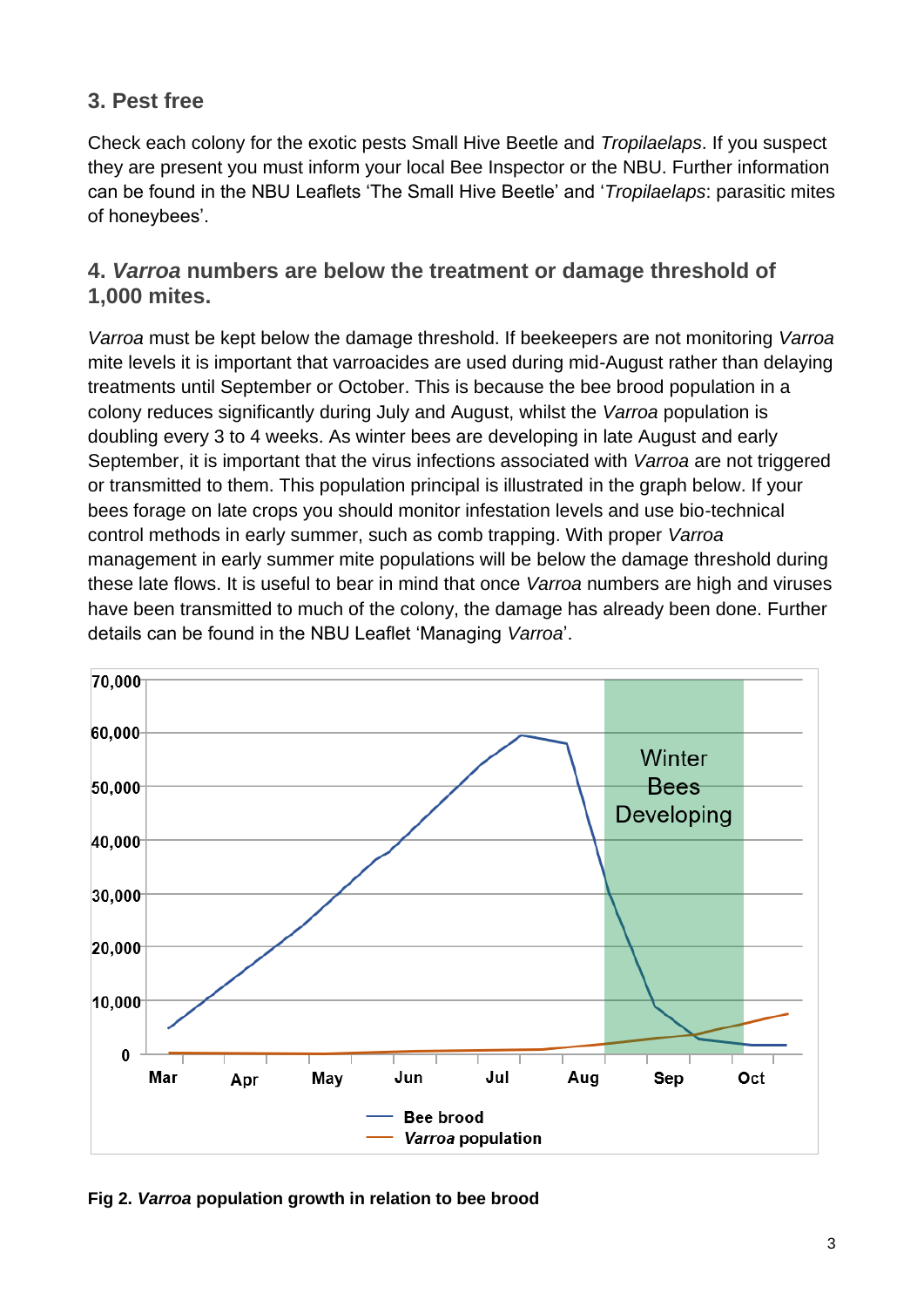#### **5. Sufficient stores**

The amount of stores required by a colony varies with the strain of bee. It is generally considered that a honey bee colony requires about  $16 - 20$  kg of honey to safely feed it through the winter. Larger hives headed by prolific queens may require more. When full a BS brood frame contains about 2.3 kg of honey, so assess the existing colony stores and feed the required balance using winter strength sugar syrup, i.e. 1 kg of white granulated sugar to 630 ml of water (2:1 pounds to pints in imperial). Sugar syrup can be fed to supplement honey stores or as a substitute for them. Watch out for robbing bees as this can be a problem particularly in late summer. Feed in the evening and clear up any spills to help prevent this. Depending on locality, prevailing weather conditions and colony size your bees will be unable to process syrup to store it properly beyond mid-October. If there is insufficient honey stored on combs by the end of October, you may have to rely on fondant as a backup. Colonies also require ample pollen to overwinter successfully, especially to rear brood. Ensure that your overwintering bees have access to good quality pollen crops both at the end of the season and early in the following season or consider feeding them pollen supplement or pollen substitute.

#### **6. Hive in sound condition, waterproof and well ventilated**

Apiary sites need choosing carefully to ensure that they have good access in all weather, firm but well drained ground, sunny, not in a frost pocket and with good air circulation. Damp rather than cold kills bees so check hives, especially roofs, to ensure rain is shed away. It is best to ensure that your hives are off the ground on suitable stands. If your apiary site is not vulnerable to windy conditions, and you are using open mesh floors, they can be left with the floor inserts out.

**Redistribute hive parts.** Individuals' personal preferences play a large part in the configuration of hive components for the winter. Some, who normally manage their colonies on double brood or brood and a half, will consolidate the nest area to a single brood box using the opportunity to remove old combs with little on them. Some will place the supers below the brood box – an arrangement that often results in an empty super by the Spring and with the queen laying in the warmer top box. Some will transfer a small colony to a polystyrene nucleus hive. Whatever your preference it is advisable to concentrate on two essentials:

- Remove the queen excluder to avoid a situation where a winter cluster goes through the excluder after stores leaving the queen behind who perishes from the cold and starvation.
- Moderate the volume inside the hive by using dummy boards or similar to reflect the size of colony so that it is not struggling to warm up a large space.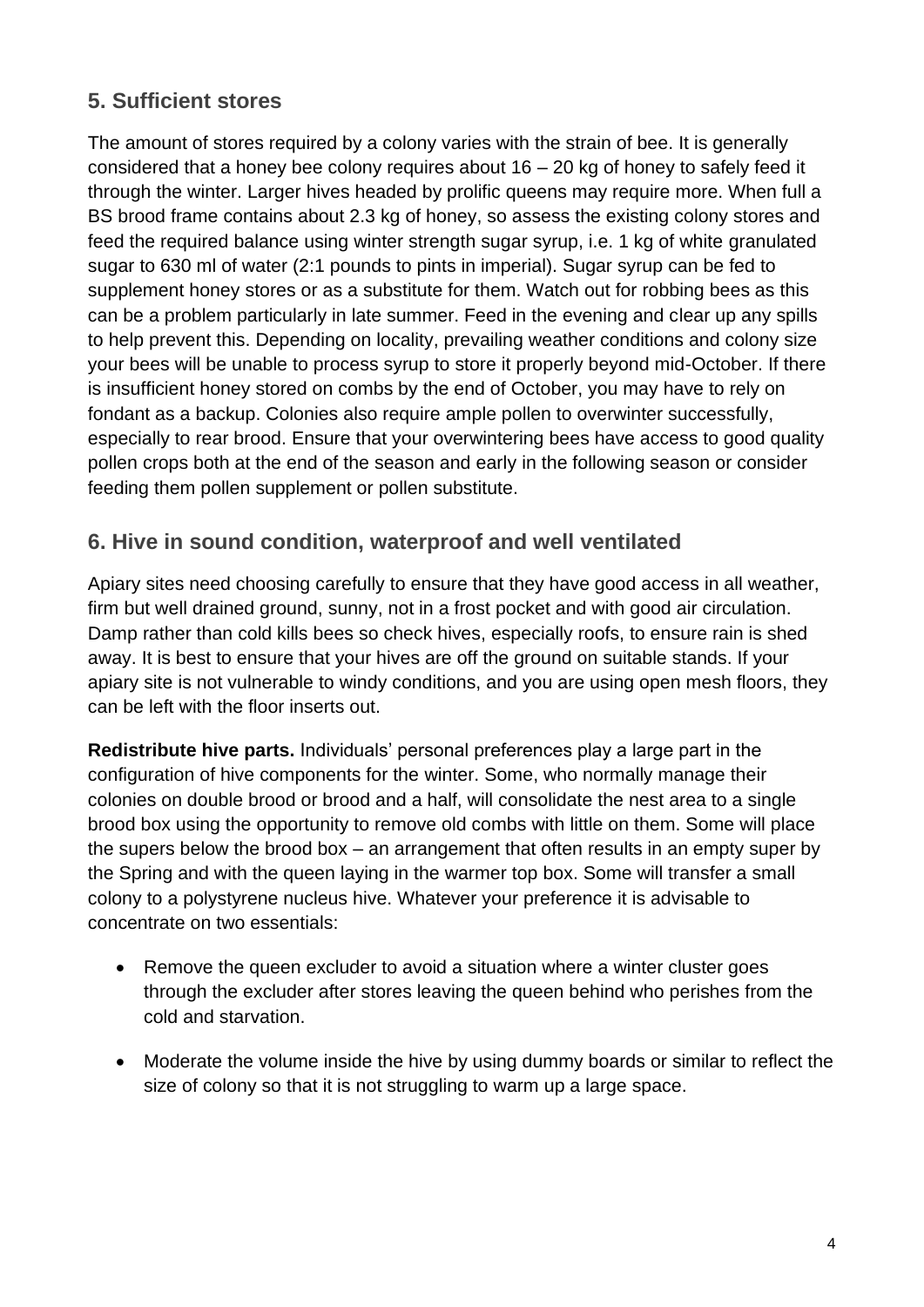## **7. Protected from vermin**

Fit mouse guards to prevent access by small rodents, which often nest in hives during the winter. In some areas green woodpeckers can damage hives, so if this is a known problem in, or near your apiary, place a simple cage of chicken wire around and over the hive, at least 300 mm from the hive walls to prevent damage whilst permitting bees to fly.



**Fig 3. Chicken wire is placed around the hive to serve as woodpecker protection.**

#### **Monitor throughout winter**

Once you have taken every precaution to ensure your colonies survival leading up to winter, it is important to remember to still monitor them during the cold months. This is particularly essential for those hives that were strong throughout the year and went into winter vigorously too. Once they have stored all their food for winter, there are several methods that can be employed to monitor your hives.

#### **Hefting the hive**

At the end of autumn when you have finished feeding, go around and heft your hives to gauge the weight of the brood boxes. This is the weight you want to try and maintain throughout the winter and if it is getting particularly light, then chances are that you will need to feed them fondant. It is advisable to heft your hives every other week. Around December, giving your bees a block of candy (fondant) for Christmas won't hurt either.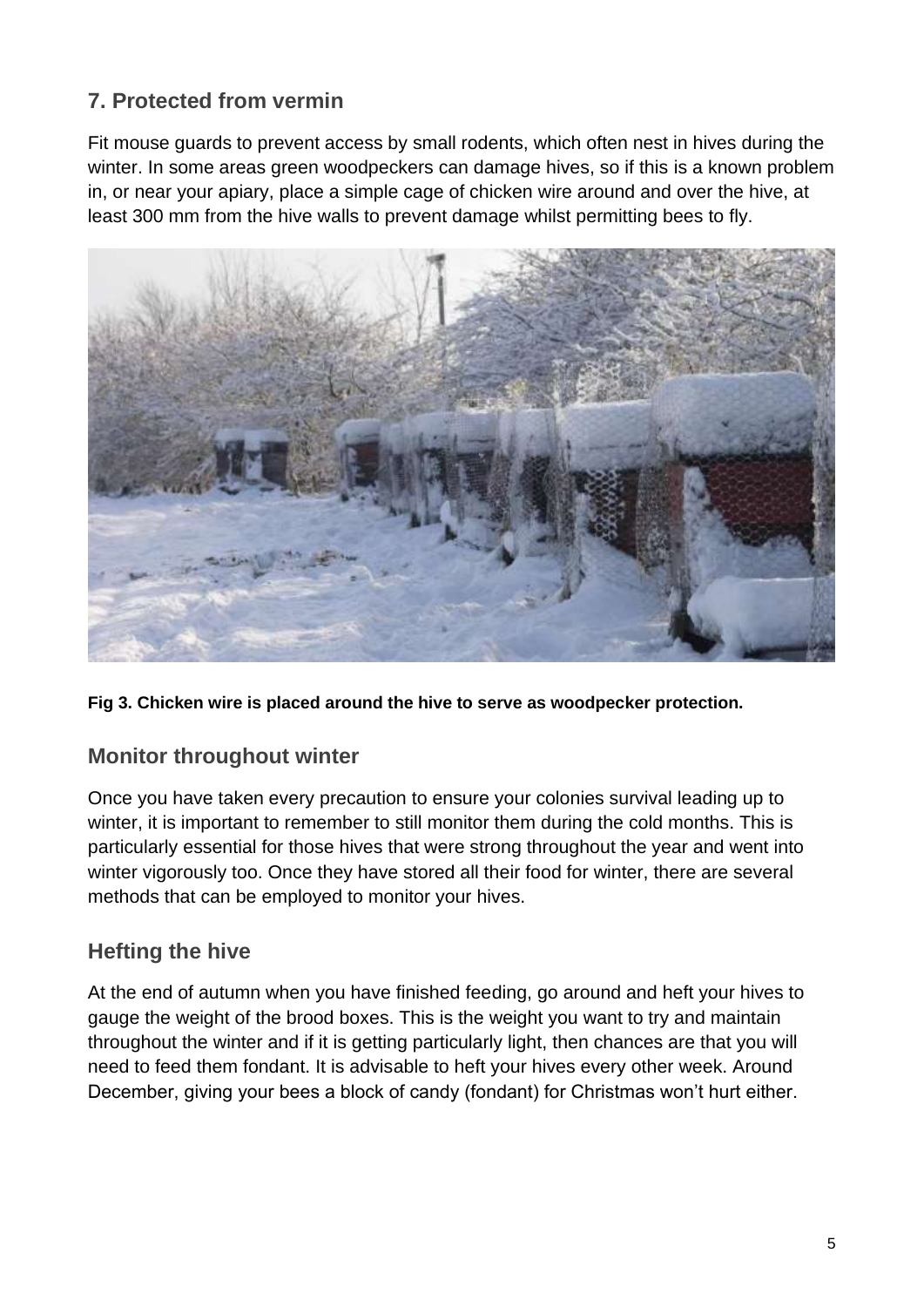# **Opening the hive**

When opening the hive, you are only doing so to make a quick assessment of the cluster in relation to the stores of food. Do they have enough food? If so, are they isolated from it? This inspection should only take around 20 seconds – don't hang around. It is better to a quick check for stores even when cold than find a dead colony that has starved in the spring. The use of 'glass quilts' or polycarbonate crown boards instead of plywood ones help with checks of the colony without letting out all the heat.



**Fig 4: Use of transparent crown board to check on the colony in winter. Photo Phil Khorassandjian**

#### **What do you mean by are my bees isolated from food?**

Even when a colony has plenty of food, they may become isolated from it and end up starving. This happens when colonies move towards one end of the brood box and consume all the stores. Remote from the rest of the stores and unable to move in very cold conditions because they are in a tight winter cluster, they will starve very quickly. Sometimes a short period of warm weather leads to the winter cluster breaking up and when it re-forms as temperatures drop it might be away from the stored honey.